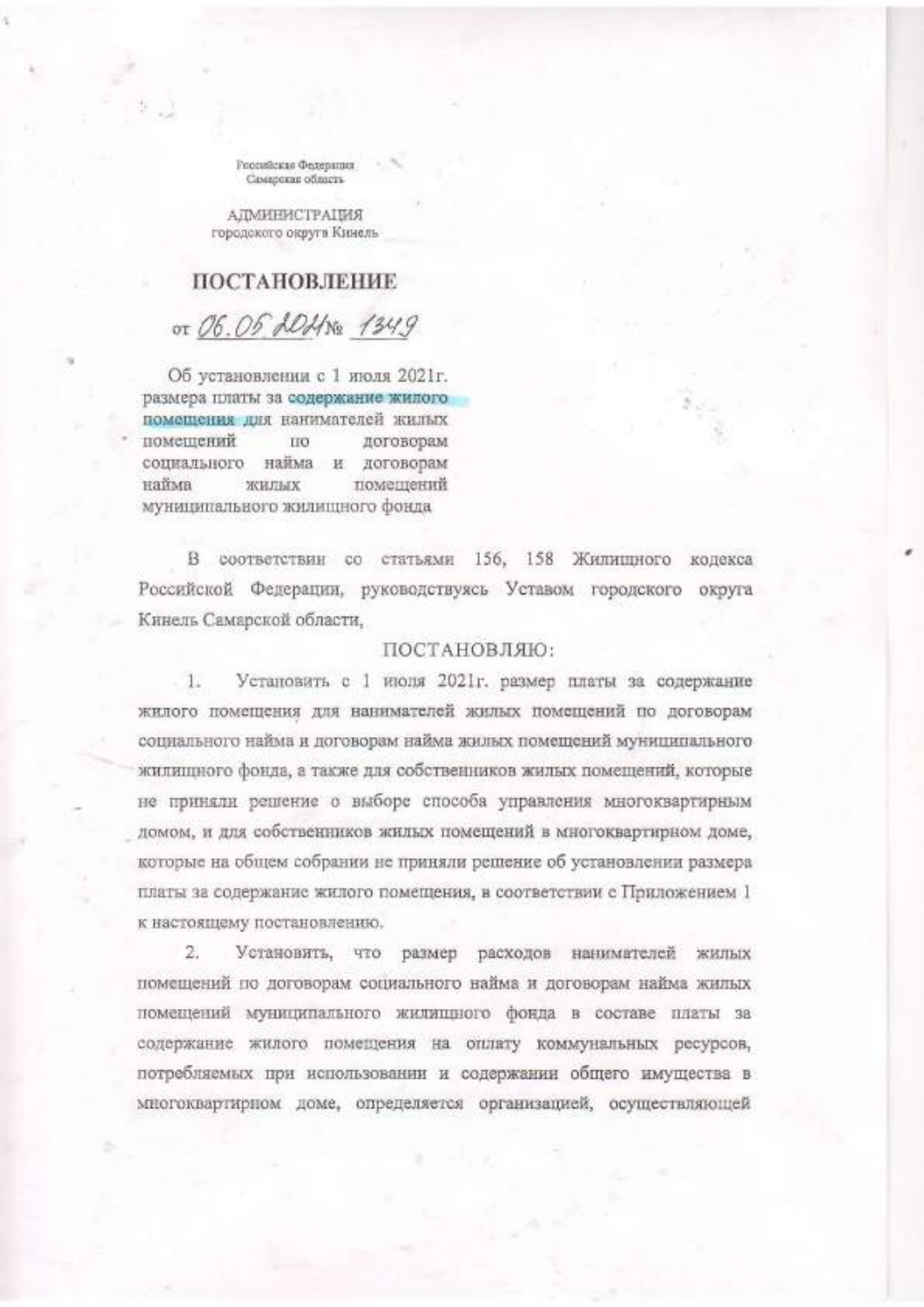управление многоквартирным домом, в порядке определенном действующим законодательством.

Установить с 1 июля 2021г. размер платы за вывоз жидких З. бытовых отходов для наинмателей жилых номещений по договорам социального найма и договорам найма жилых помещений муниципального жилищного фонда и размере 318,0 рублей за 1 куб.м.

С 1 июля 2021г. признать утратившими силу постановление  $\Lambda$ алминистрации городского округа Кинель Самарской области от 1 июня 2020 г. № 1267 «Об установлении с 1 июля 2020г. размера платы за содержание жилого помещения».

Управлению экономического развития, инвестиций и  $5$ потребительского рынка администрации городского округа Кинель Самарской области в течение десяти рабочих дней с момента вступления в силу настоящего постановления направить в адрес управляющих организаций, осуществляющих управление многоквартирными домами, в которых находятся жилые помещения муниципального жилищного фонда, сметы расходов, согласно минимального перечня услуг и работ, необходимых для обеспечения надлежащего содержания общего имущества в многоквартирном доме, включая плату за содержание жилого помещения, согласно Приложениям 2-5.

 $6 -$ Официально опубликовать настоящее постановление.

Настоящее постановление вступает в силу на следующий день  $7.$ после дня его официального опубликования.

Контроль за выполнением настоящего постановления 8. возложить на Первого заместителя Главы городского округа (Прокудин A.A.).

И.о. Главы городского округа

А.А.Прокудин

Богданова 61459